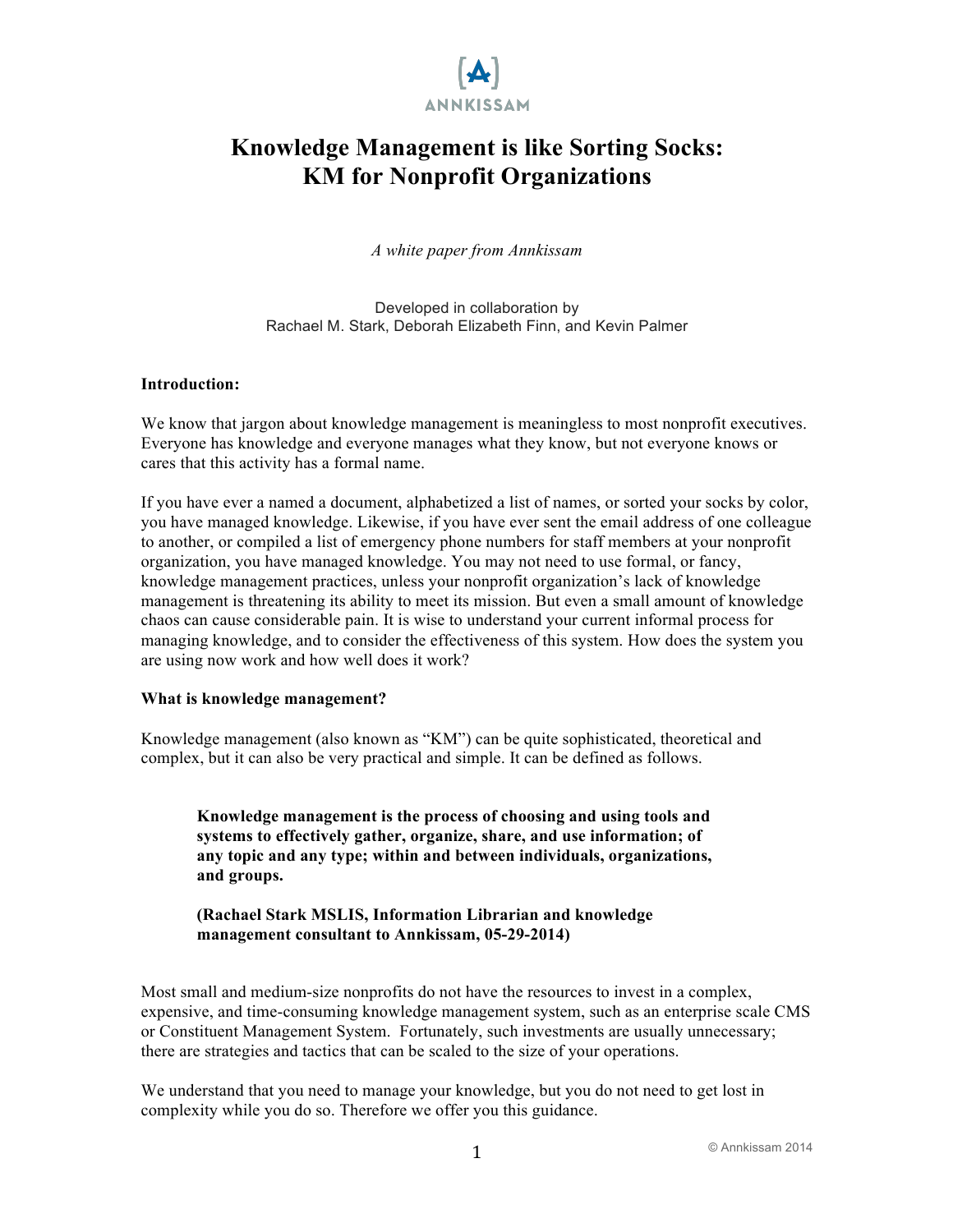

### **What are some signs that lack of knowledge management is undermining your organization's effectiveness?**

- When a staff member gets sick, takes a leave, retires, resigns, or goes on vacation, then other employees are unable to locate crucial information.
- The executive director (or another top-level staff member) is scheduled to retire, but his/her most crucial organizational knowledge is not written down, and there is no strategy in place for conveying it to his/her successor.
- Project teams generate multiple versions of key documents, but it's hard to gather all the changes in one place. No one knows for sure which version is the final one, and the wrong version may be used by accident.
- Staff members don't know which colleague to approach with questions on a specific topic.
- No one in the nonprofit organization is certain about the history or current status of its relationship with a specific project, funder, or partner.
- Manuals of policies and procedures exist, but staff members have difficulty finding the relevant passage in them when they have a specific question that urgently needs to be answered.
- Staff members don't know about existing resources and reports that could help them make good strategic decisions.
- Standard information that is needed for a routine operation must be gathered by hand from disparate paper and electronic sources each time it is needed.
- The organization has scaled up to national operations. Now that the staff members are geographically distant from each other, they have difficulty sharing or obtaining information from their colleagues.
- Staff members feel frustrated, rushed and overworked because information is hard to find, or because they are never confident they have the right version.
- It is difficult to determine whether the nonprofit organization is meeting its mission fully, partially, or not at all.
- If the nonprofit organization is meeting its mission, it is difficult to ascertain what factors are making this possible, and what factors are extraneous.

### **What is the solution?**

### 1) *Organizational commitment to knowledge management*

Knowledge Management need not be a huge and overwhelming task, but it does take ongoing time, effort, attention, and support. This can be difficult and tedious. There is no technology or tool that can replace the human effort involved. KM involves taking a hard look at the nonprofit organization's data, information, and knowledge - with the goal of deciding what needs to retained and how the remaining information should be organized. It means that leaders, staff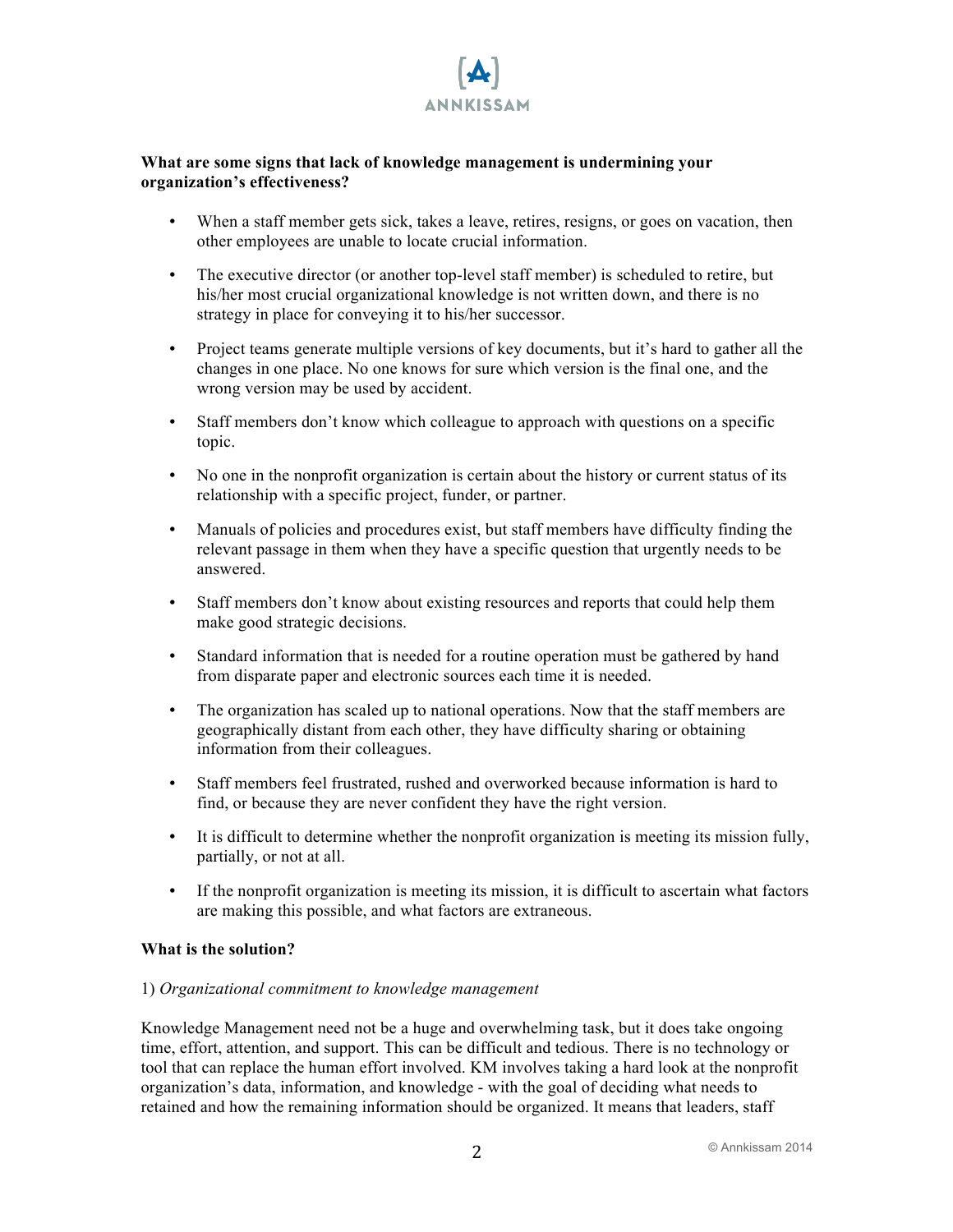

members and board members must commit to learning, using, and helping to maintain the new structure.

### 2) *Expert assistance in managing knowledge and organizing information, and in bridging between nonprofit organizations and technical tools*

Seek help and advice from experts who can play a bridging role in the nonprofit sector between the people who use information and technology, and the people who create it. They can negotiate and "translate" between people and groups with different skills, perspectives, expertise, and terminology. Seek help and advice from consultants or staff members with skills in library science, knowledge management and nonprofit technology strategy.

### 3) *Technical implementation of a knowledge management system*

Matching the right tool to the right job is essential to managing knowledge effectively. For a large and complex organization, a large and complex commercial tool may make sense. For a very small organization, a well designed and conscientiously used file naming system and spreadsheet may suffice. For nonprofits of medium size with medium sized information sets, KM tools specifically designed for nonprofits may be a practical choice. Nonprofits need to weigh the advantage of easier scaling in the future - when size of information may expand and complexity of information may increase - with systems that feel manageable in the present.

### 4) *Organizational culture that allows, encourages, and rewards people for gathering, organizing, sharing, and using knowledge, rather than punishing them for doing so*

- Organizational culture can reward systematic knowledge sharing, or it can reward information hoarding, information thieving, and knowledge bottlenecks.
- If individuals see that they gain the rewards that flow from knowledge they share, they are likely to share again. If instead they see the rewards given to someone else, they likely will not.
- If individuals are rewarded when they "spill the beans" and share knowledge, they are likely to spill all their knowledge beans into the common pot. If instead they are rewarded for being the only person who knows something, they are likely to hoard knowledge, so they will continue to look like the only knowledgeable one.
- If knowledgeable individuals see their KM work flow incorporated into an efficient overall work flow and realistic work hours, they are likely to keep their information current. If instead they are punished with lengthy required documentation tasks added to already long work hours, they may find ways to appear less knowledgeable in the future.
- If individuals see that they are rewarded and not punished for sharing all kinds of information - including information that may feel uncomfortable or unflattering - they are likely to share all they see. If instead they face disapproval or dismissal for sharing uncomfortable knowledge, they will stop sharing what they know.
- If knowledge is shared easily, fairly and smoothly between different people, projects, offices and departments, then the connections between them can be strengthened. If instead everyone hoards what they know, then they can become isolated, disconnected, and stuck in a silo.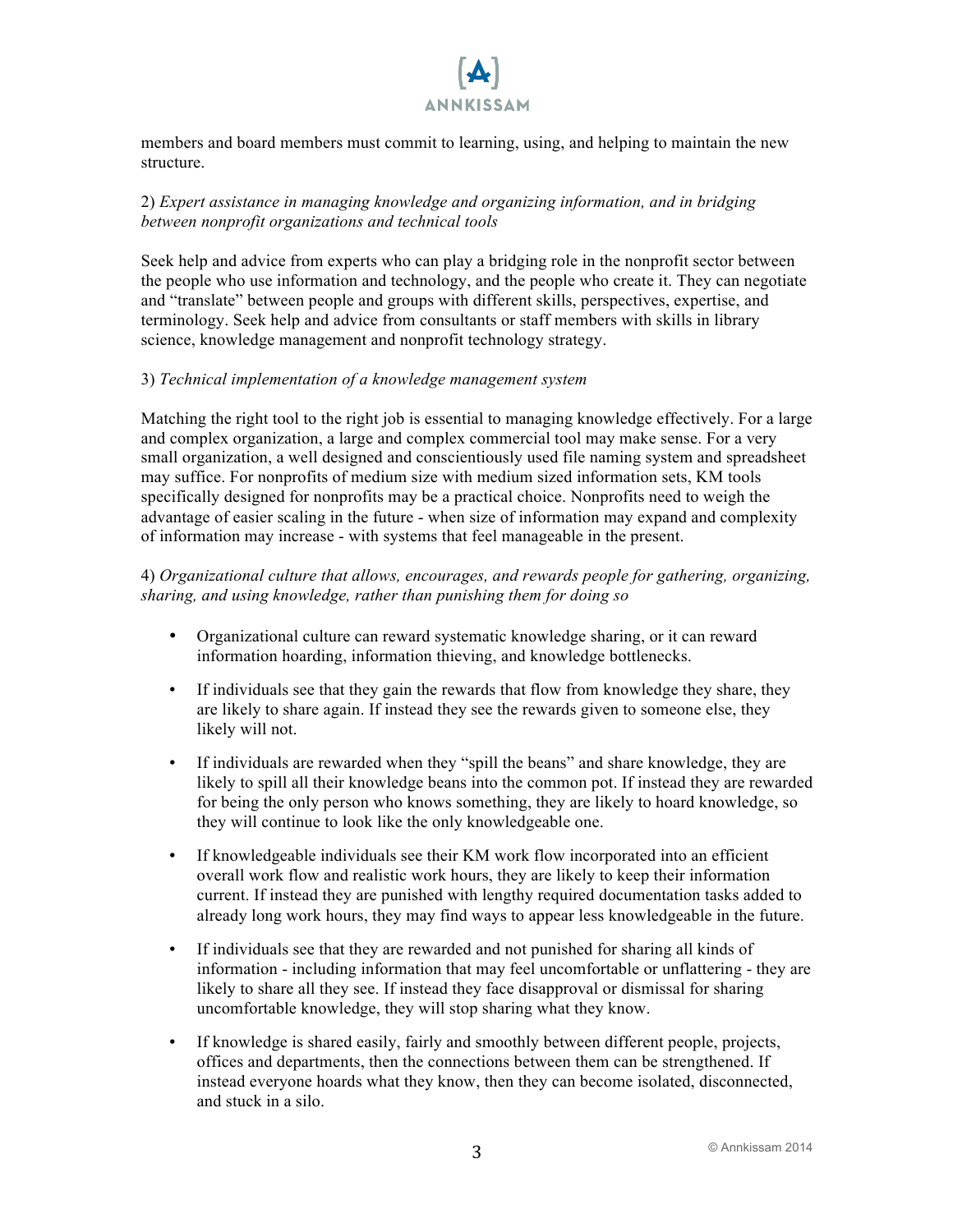

Good management of knowledge can lead to more efficiency, more effectiveness, less waste, less frustration, less turnover of staff, better connections between people, and better outcomes of programs.

If work flow and organizational culture are geared toward allowing people to gather, organize, share, and use knowledge without adding unduly to their work loads, then they are more likely to start doing it. If people are systematically rewarded - and not punished - for gathering, organizing, sharing, and using knowledge freely and openly, then they are more likely to keep doing it.

A transition to knowledge sharing as the norm can be stressful. Fortunately, there are incentives for persevering. Knowledge sharing has additional advantages for nonprofit organizations, beyond the obvious potential for improving the day to day effectiveness of their operations. As workflow and outcomes are subsumed under knowledge management, it can nurture a more collaborative and transparent environment in which staff members see how their work contributes to the larger goal of making the world a better place.

#### **Are you ready for this commitment?**

• Are you prepared to reward people for what they know and what they share rather than rewarding them for who they know and who they are?

• Are you prepared to change your organizational culture so you can "spill the beans" on your knowledge? Are you prepared to allow others in your organization to do so?

• Are you prepared to work in an environment where knowledge flows freely and is shared?

• Are you prepared to make knowledge management someone's job and give them the resources they need to do it successfully?

• Are you prepared to budget some of the time of every person in your organization to allow them to document and share what they know?

• Are you prepared to budget money and staff time for the transition to a knowledge management system?

• Are you prepared to budget money and staff time for the maintenance and improvement of a knowledge management system to sustain it over time?

• Are you prepared for your nonprofit to undergo six to twelve months of organizational change and adjustment?

#### **How can you find help?**

At their core, most for-profits are based on selling something and most nonprofits are based on giving something away. This fundamental difference in mission can lead to very different attitudes toward sharing knowledge. People are paid for their knowledge in many different coins. Making money from selling a good or service is an obvious type of payment. But people can be also be paid more indirectly for their knowledge. Knowledge can equal social power, status, respect, reputation, attention, job security, funding security, access to people to ask for favors, or the ability to avoid having to ask people for favors.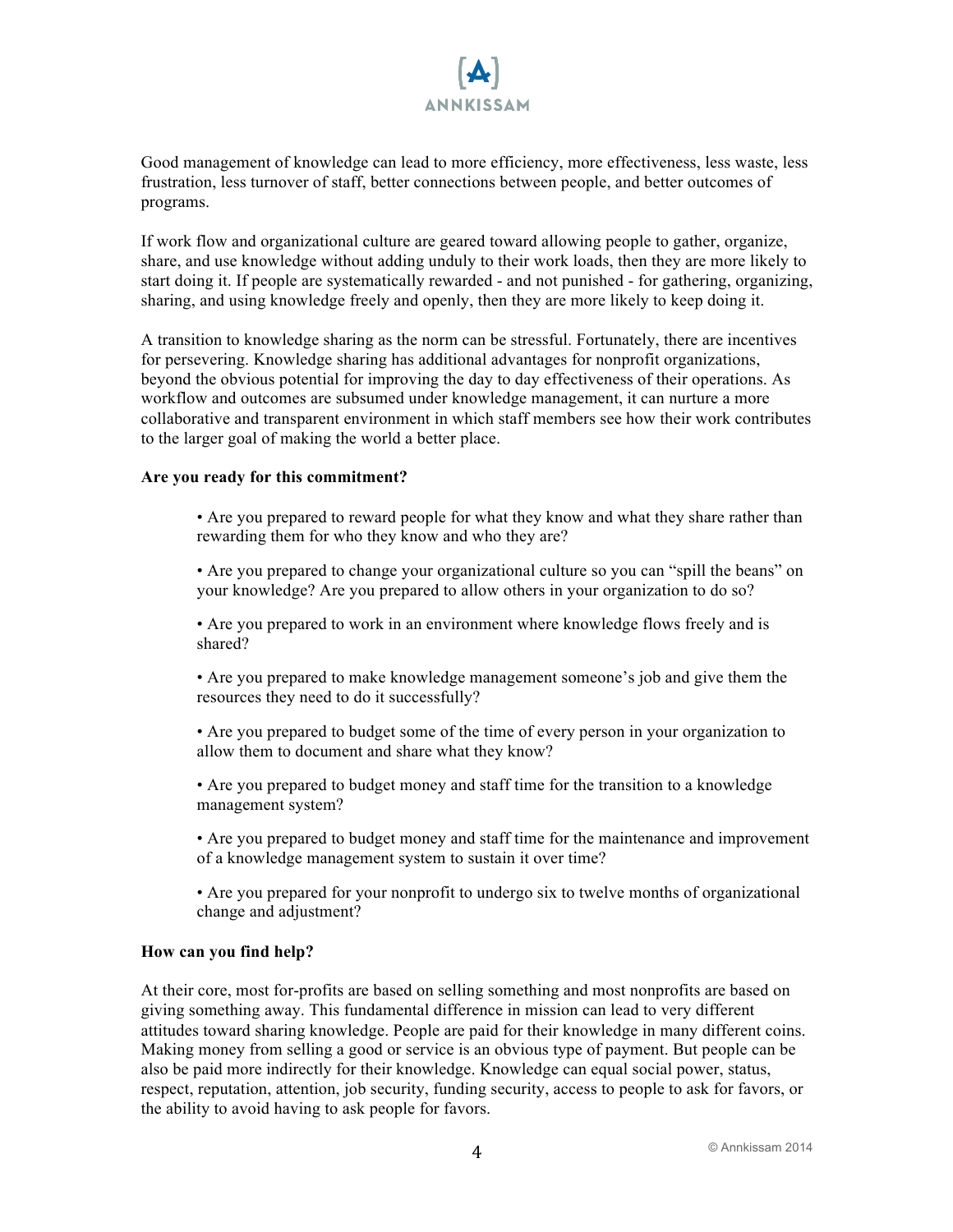

Sharing knowledge may not cost a nonprofit money in a direct way, but it can feel like a cost nonetheless. Successful KM efforts are based on people feeling that the benefits to individuals and groups are greater than the costs. If KM is to succeed, then people must see benefit up front, and must continue to see benefit over time.

There is no single, comprehensive list of all knowledge management professionals with expertise in the nonprofit sector. A nonprofit might find help from people with job titles as varied as librarian, knowledge manager, information architect, consultant, circuit rider, nonprofit technology strategist, knowledge broker, technology implementer, or applied anthropologist. Many of these fields have web pages, journals, conferences, listservs, and communities of practice that can connect nonprofits with the expertise they need. Leads to resources can be found in the KM Professionals, Resource and Citation document and web page.

Each field has its own terminology. The same activity - collecting names of interested people and inviting them to an event - might be called outreach by a nonprofit, marketing by a business, and publicity by a school. Case management and work flow management might have much overlap, as might a task list and a to-do list. Recognizing the help you need, no matter what outfit it is wearing, is a big part of effectively finding help.

Most nonprofit leaders, employees, volunteers, and board members are knowledge workers - at least in part. If the quality of the knowledge and information they use improves - and it becomes easier for them to gather, organize, share, and use that knowledge and information - then the organization is far more likely to succeed in its mission. Knowing this seems self evident, but putting into practice may not be.

Librarians can be powerful allies for nonprofits who wish to manage their knowledge well. At their best, libraries offer a welcoming and helpful environment filled with information resources that are good quality, well organized, well labeled, easy to find, and easy to use. Librarians with expertise in nonprofits can help make the knowledge in your nonprofit like resources in the best library - well organized, easy to find, and easy to use.

Successful knowledge management projects can require dedicating a portion of each employee's time to maintenance and improvement of the system. For many nonprofits, the time and effort needed to begin and maintain knowledge management can feel overwhelming. Fortunately, it is possible for knowledge managers to gather and organize the knowledge of others.

Staff or consultants can be hired to interview and observe staff, make notes on what they do, and take dictation on what they say. Leadership, managers, line staff, and board members can have their knowledge collected rather than having to enter their own data. Allowing people to speak their knowledge while someone else takes notes can streamline the process a lot, but it still involves time, effort, and commitment.

Make sure that anyone you hire

- Knows nonprofits in general
- Respects nonprofits in general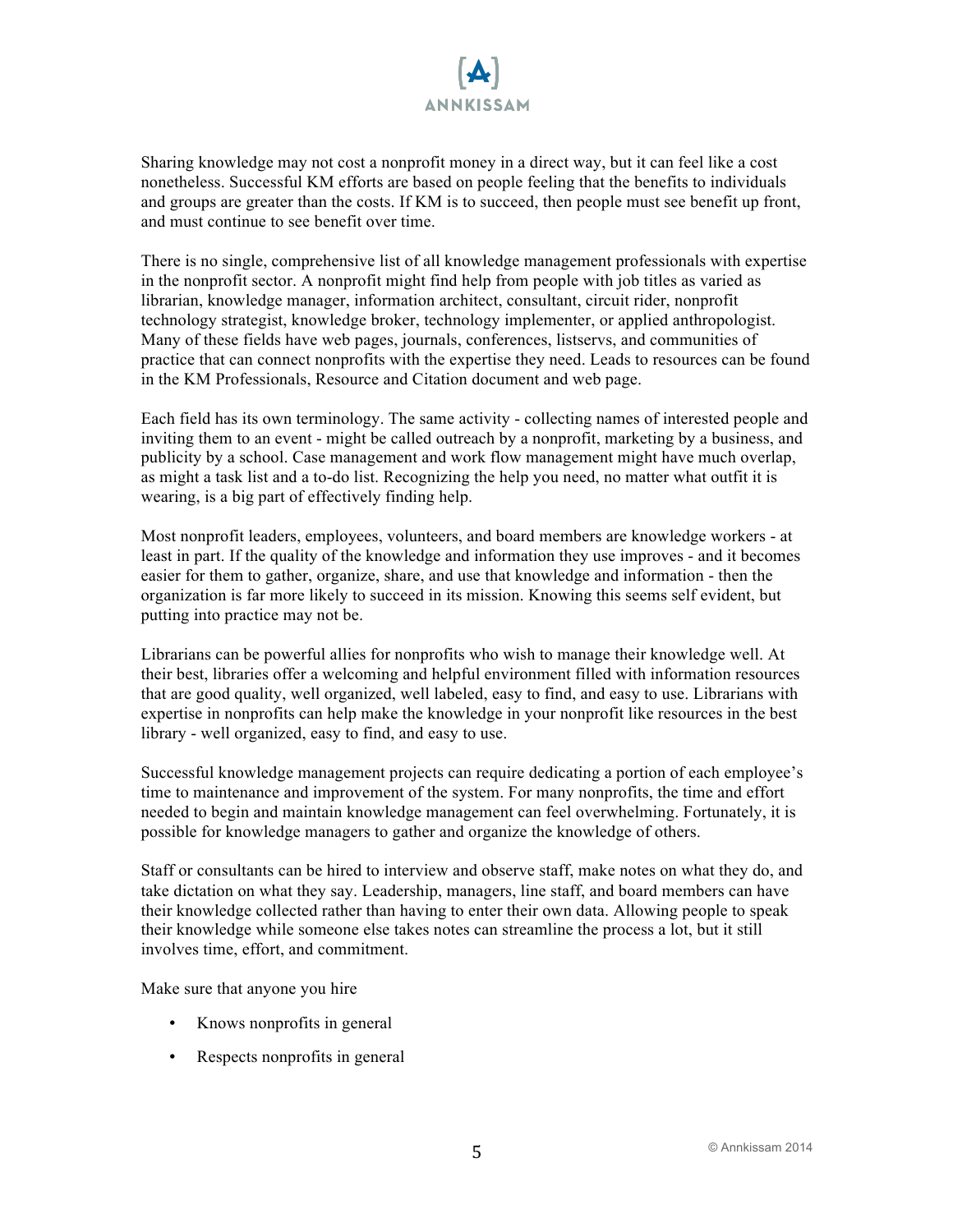

- Understands and respects the larger legal, regulatory, tax, and financial realities within which nonprofits exist
- Understands and respects the organizational culture of your nonprofit
- Understands and respects the mission of your nonprofit
- Understands and respects the operations of your nonprofit

### **What is the relationship between data, information, and knowledge?**



## **"The Wisdom Cycle"**

**Creative Commons Attribution-NonCommercial-NoDerivs 3.0 Unported License.**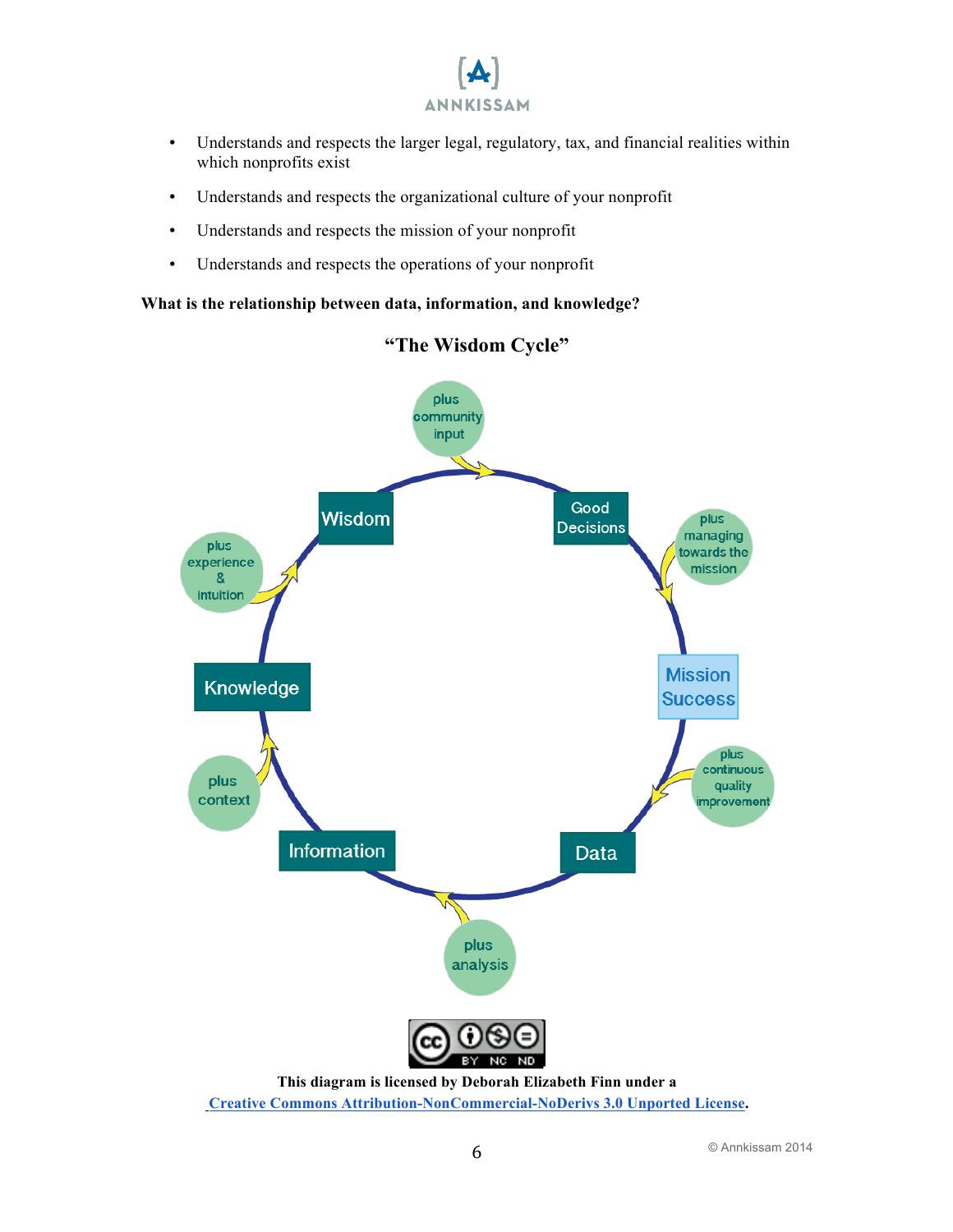

Definitions of these terms differ among computer scientists, librarians, philosophers, and others who are interested in the topic. Fortunately, nonprofit professionals can learn to use data, information, and knowledge to achieve long term strategic goals without being drawn into arguments about the technical differences between any of these categories.

We recommend a practical approach. In the diagram above, we show data, information, and knowledge as important components (although not the only components) in the success of a nonprofit organization. In this context, data can be quantitative (e.g., the number of clients who have met their personal goals in a human service program) or qualitative (e.g., the current status of a strategic alliance with another organization).

As seen in "The Wisdom Cycle" diagram, raw data can be analyzed, and become useful information. Putting information into larger context can create knowledge. Knowledge can be used, burnished with experience and plumbed with intuition, and become wisdom. Wisdom combined with community input can lead to good decisions. When good decisions are managed to the mission of the nonprofit, mission success can result. As the mission is successful, quality is continuously improved, more data is gathered and analyzed, and the cycle of success spins again.

Many experts in the nonprofit sector currently speak in favor of "the data-driven organization," but we contend that data in itself is not enough. As shown in the diagram, data should be combined with analysis to create information; information should be combined with context to create knowledge. From there, a nonprofit organization should make progress toward wisdom, good decisions, and mission success - at which point, the cycle of continuous quality improvement begins again with data.

#### **What are the conclusions we have reached?**

Well managed knowledge can make work easier and success more likely in nonprofits. Knowledge chaos and disorganization can cause a lot of pain. If you cannot find the information you need - or the correct version of the information - it can be difficult to do your work and succeed in your mission.

The right information tool for the right job. Different knowledge management strategies and tools will best match different sizes and complexity of information sets.

Knowledge management takes commitment of time, money, energy and attention, but need not be overwhelming. Help in managing knowledge can be found from professionals with a number of different iob titles and areas of expertise. Staff members or consultants can gather and document the knowledge of others, if they are too busy to do so themselves.

Organizational culture is often the single most important factor in the failure or success of knowledge management. If people are supported and rewarded in sharing knowledge, they are much more likely to do so and to continue to do so. If they are thwarted or punished, much less likely to begin and continue.

KM need not be fancy or expensive to be useful. Even a modest improvement in the quality, organization and sharing of knowledge can make a big difference in how well a nonprofit meets its mission and succeeds.